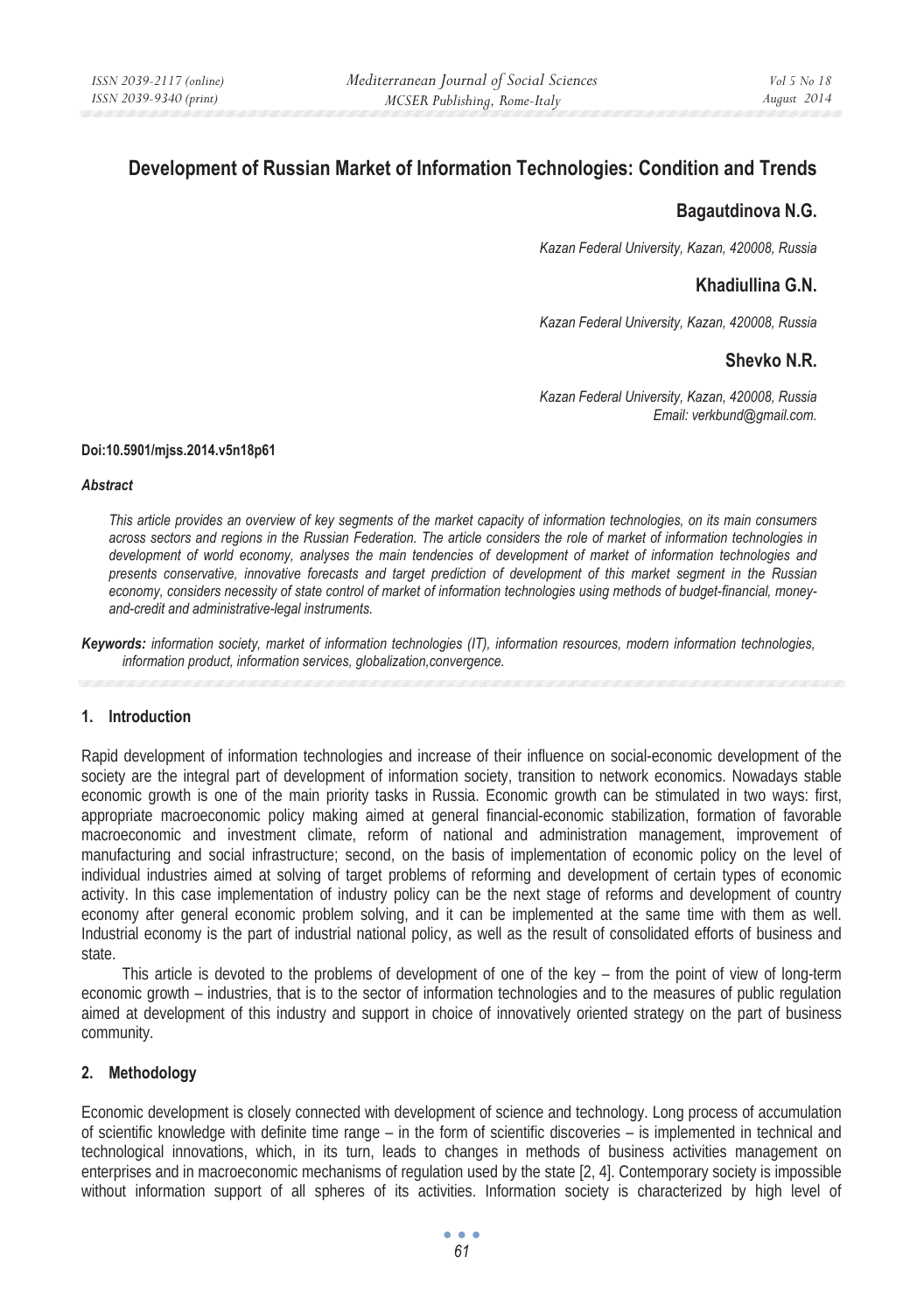development of information and telecommunications technologies and their intensive used by people, business and national authorities [3, 6].

In contemporary conditions of dynamic development of the society and complication of technical and social infrastructure information becomes the same important strategic resource as the traditional material and energetic resources. Modern information technologies which allow to create, keep, process and provide effective ways of providing of information resources to the customer, became an important factor of public life and means of means of effectiveness increase of management (management multiplier) of all spheres of public activity. Level of use of information becomes one of the important factors of successful economic development and competitiveness on the domestic, as well on the foreign markets.

Sector of information and communication technologies (ICT) is the most dynamically developing sector of modern world economy. If the sector of communications – one of the important parts of this sphere – has been already developing for 100 years (in the world, as well as in Russia), the history of the sector of information technologies which plays the role of the locomotive of modern economic growth of many developed countries is not longer than the quarter of a century. At that nowadays its important is so great that it became the basis of formation of information or "new economy". Information economy is not the only - and at the same time one of the most important – factors of future economic growth of the country.

It's necessary to provide favorable conditions for the development of IT-sector for development of economics of the Russian Federation. It can be reached with the help of support of the sector from the side of the state, as well as by attracting great investment from different sources into the sector. Now in Russia the sector of information technologies is rather less developed than in many developed countries of the world. It hinders further development of national economy.

Detailed analysis of the history and results of development, further changes and tendencies of long-term growth of the sector of information technologies in Russia and their comparison with world indexes and tendencies allow to find out positive and negative factors of development of the sector in the Russian Federation. Thus, from one side, the level of development of IT-sector in the country is rather low, from the other side, its potential and investment attractiveness are high. Great economic and investment potential of the sector of information technologies in Russia is caused by increasing demands in the use of modern technologies in different economic sectors, great intellectual and human potential, fast economic growth of the country and world tendencies of economic development, according to which information sector plays ever-increasing role.

### **3. Results**

Support of development of information economic sector cannot be restricted by general questions. Only understanding of deep basis and tendencies of the sector development will help the state to establish effective long-run policy and to make the right choice in priorities of long-term development. Only common effort of the state and private business can change situation in the sector for better and propel to the new qualitative level. In this case private business will be the main engine of the process, but maximum national support of business development – especially on early stages of its development – is necessary for the sector as well.

Acceleration of the rate of scientific and technical progress in the second half of the XX century greatly accelerated the pace of economic development. Constant acceleration of change of obsolete technological structures on the basis of intensification of introduction of the results of scientific discoveries and inventions into manufacturing leads to cost savings, improvement of the effectiveness and industrial growth, which, in its turn, impacts on economic growth of countries. In economic indicators it's expressed in rise in labor productivity and increase in revenue per capita. Role of science and technics in economic sphere made the science into the most important productive power, on the development of which from 2 to 5% of GDP of developed countries is spent. Under current conditions the level of costs for Research and Development determines in many ways the level of economical development, although other factors also contribute to this development.

Urgent character of development of information products and services in conditions of modern dynamic development of the society, complication of technical and social infrastructure, when information becomes strategic resource, determine further economic development. Modern information technologies became and important factor and means of improvement of the management effectiveness of all spheres of public activities. Level of information support becomes one of the essential factors of success of the economic development process and competitiveness of entities of macro- and microeconomics on different-scale markets.

Study of the place and the role of IT-technologies in organizational-functional structure of particular enterprise, as well as the whole country, taking into account modern state-of-the-art capabilities, predetermined necessity of separation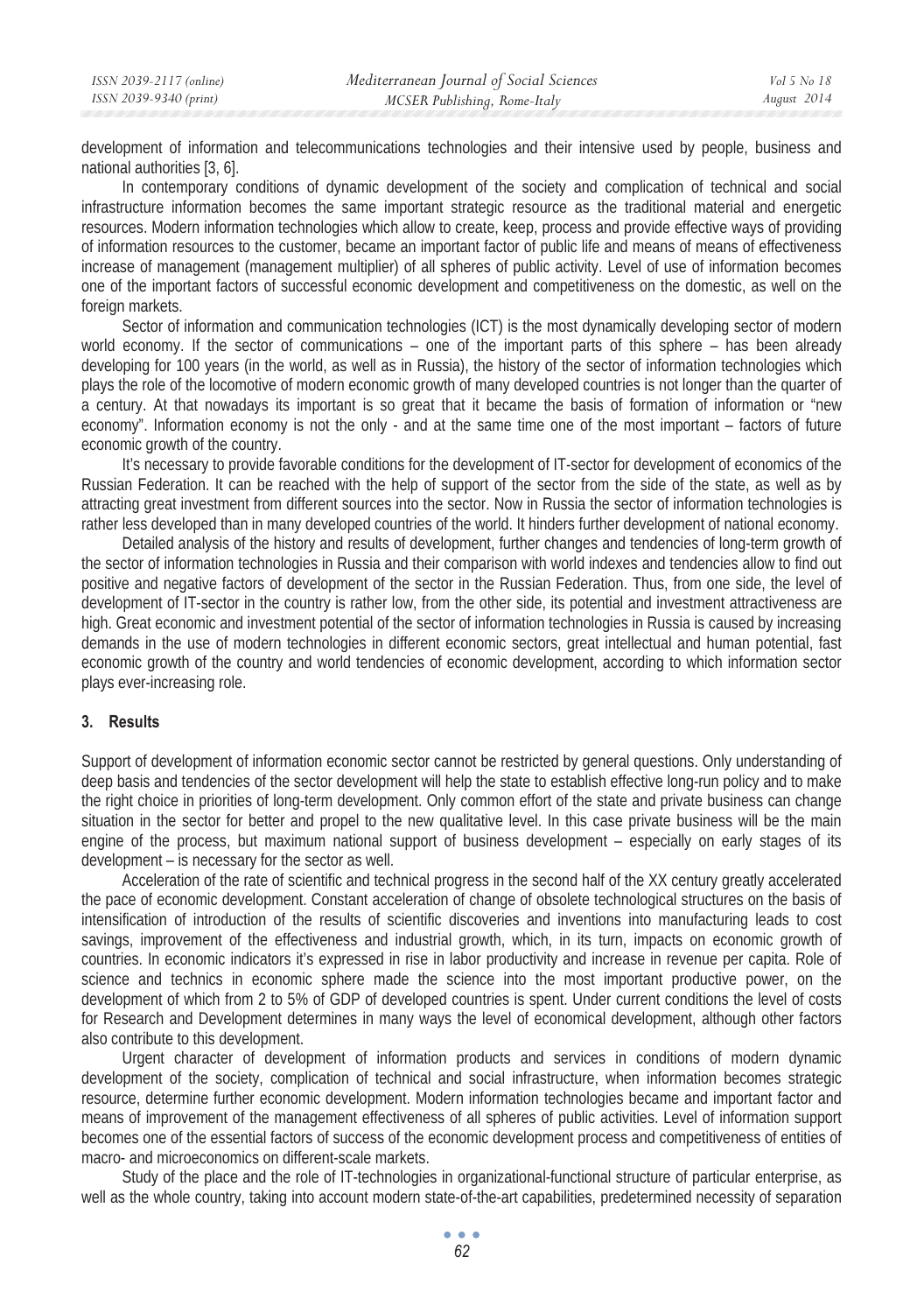| ISSN 2039-2117 (online) | Mediterranean Journal of Social Sciences | Vol 5 No 18 |
|-------------------------|------------------------------------------|-------------|
| ISSN 2039-9340 (print)  | MCSER Publishing, Rome-Italy             | August 2014 |

of concerns and significance. The role of the IT-sector is to maintain sustainable development by providing management process efficiency on condition of stimulation of further improvement of its mechanism by providing common information space, unimpeded communications in internal environment and quick efficient feed-back with external environment.

Results of development of national IT-market in 2012 show that – with the slowing down of this sector (+3,9%) – they exceed worldwide average figures by half. According to official data, in the segment of expenses for IT-equipment in 2010 the Russian Federation was one of the world's top ten leading countries with the indicator of total costs, exceeding worldwide average value for 12%. Thus, per capita of this indicator Russia was behind the countries of Western Europe and the USA 3–5 times. However, concerning expenses for software Russia takes the 16th place being behind the worldwide average value for 55%, behind the USA and Western Europe – accordingly in 20 and 10 times. Concerning ITservices the situation is much worse: the 22<sup>nd</sup> place (lag accordingly for 66%, in 24 and 17 times) [2, 8, 11].

Research development in the sphere of creating of common management environment and common information space sharing, transportation infrastructure, development of research in the sphere of new principles organization of computing and creation of computing architecture, based on new paradigms, researches in the sphere of computerassisted learning systems based on new methods and algorithms , studies in the sphere of telecommunications infrastructures with terabit speed of information transfer, development of supercomputer calculations thanks to development of new algorithms for solution of application tasks with complicated logic of computation process, etc., are referred to the key scientific-technological trends which form IT-market and power.

According to estimates of International Data Corporation (IDC) – analytical company which specializes in information technologies market research, in the nearest five years the Russian IT-market will grow for only 5-7% a year. At that the market growth will be determined by investments into "the third IT-platform", i.e. into mobile devices, applications for them, social networks and cloud technologies [13]. According to the information of IDC, today less than 50% of European companies are ready to work with such part of "the third platform", as Big Data. In this case social networks become more and more popular.

The share of "the third platform" in the structure of the IT-market size will be increasing together with the growth of necessity to use mobile devices. According to IDC, by 2012 smartphones share on the personal devices market has almost been 50%, which was 11,2 mln. pieces. Another half of personal devices is personal computers (PC) (4,3 mln.pieces), notebooks (8,4 mln.) and tablet PCs (900 mln.). it is expected that by 2015 there will be 17,7 mln. smartphones, 3,9 mln. personal computers, 13 mln. notebooks and 3,2 mln. tablet PCs on the Russian market [14].

Development of computer technology. communications infrastructure, telecommunications networks and distributed data processing allowed to make revolutionary breakthrough and shape tendencies of further development. ITtechnologies market is one of the types of industrial sector market, it is characterized by principles of its functioning, and at the same time production presented on this market has a set of special features. They are the compatibility and direct interaction. At that globalization process influences the condition of this market. Thus, the information technologies market is transformed towards orientation of exactly services in the sphere of high technologies, in this case considerable part of these services will be given by remote access from developing countries. Unlike industrial sectors where international division of labor has already been formed, geographical distribution of the sector of information technologies has not been finished, and Russia has the chance to increase considerably its share on this market on the global basis.

Introduction of modern information technologies into social sphere, economics, public administration, as well as into different public processes is the most important part of accelerated development of Russia, of structural transformations in economics and corresponding reform of public administration. It is reflected in growing domestic demand for information technologies. However, in spite of impressing growth rates, absolute size of the IT-sector in Russia is still rather small. IT- market is only 1,4% from GDP of Russia. For comparison, in the USA the size of IT-market exceeds \$500 bln., which is more than 5% of GDP. At that strong heel into the side of imported hardware-engineering support still remains on the Russian market, while the services market of IT (mainly, domestic) is only 30 percent of the total volume, and the software market – 14 percent [7].

In the Russian Federation the state is the active customer of information technologies. As in developed foreign countries, during the last 5 years the demand share of the state in IT sector was about 30 percent being significant stimulus of the sector development. Significant volume of demand falls on several big companies which are under state control. The rest volume of demand mainly falls on enterprises of financial and oil and gas sphere, and – in a less degree – on enterprises of communications and trade. Metallurgy, machine manufacturing, transport and other industrial sectors greatly fall behind in using of IT.

Level of expansion of information technologies among Russian citizens is still far from indicators of developed countries. However, recently there is rapid growth in this connection in Russia. It is caused – as in industrywide - by weak maturity of this economic segment and «started only a few years ago market development with practically zero markers».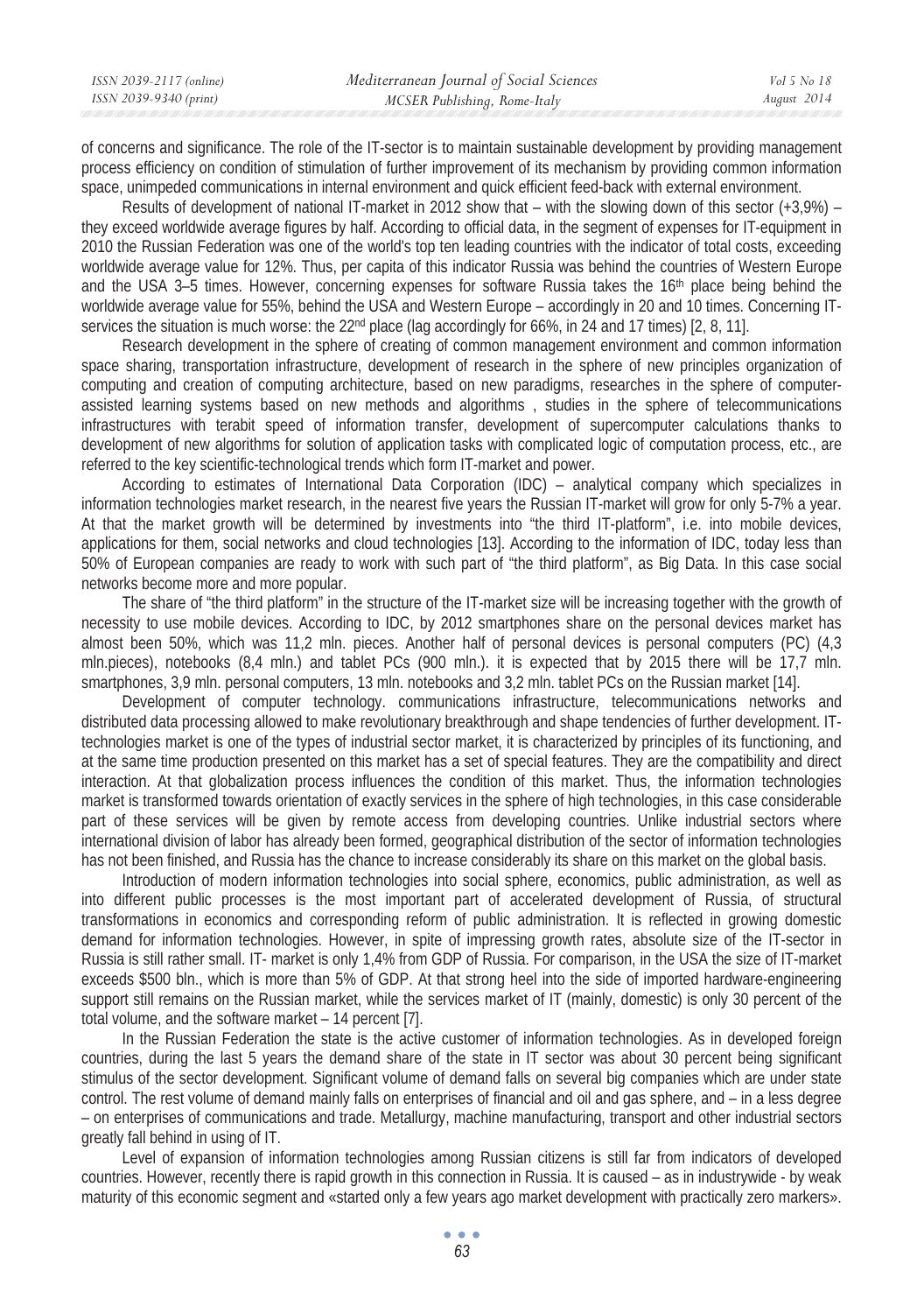| ISSN 2039-2117 (online) | Mediterranean Journal of Social Sciences | Vol 5 No 18 |
|-------------------------|------------------------------------------|-------------|
| ISSN 2039-9340 (print)  | MCSER Publishing, Rome-Italy             | August 2014 |

In connection with rapid development and introduction of modern IT-technologies into all life spheres and increase of influence on economic growth, it was necessary to compare levels of their development in different countries of the world, which led to creation of methodology of making of rating of countries on the level of information support.

Level of information support is the most important indicator of competitiveness of countries in modern economics. A lot of authoritative international organizations, such as World Bank, Economic Forum in Davos, United Nations Conference on Trade and Development of United Nations, UNESCO, Paris Institute of administration (INSEAD), International Telecommunication Union (ITU) and others take part in making of rating of readiness of countries for information society (network economics). Building of indexes of participation in network economics is one of the way to compare countries concerning the level of information support. In five most common ratings (DOI – Digital Opportunity Index, NRI – Networked Readiness Index, Information Society Index - ISI, Digital Access Index - DAI, Monitoring Index of Digital Divide) reciprocal rating of countries is approximately the same. Comparative analysis of range of 10 countries in different indexes of readiness for network economics is presented in table 1.

**Table 1.** Comparative analysis of 10 countries in different indexes of readiness for network economics [3]

| Country        | <b>DOI</b> | <b>NRI</b> | <b>ISI</b> | DAI | <b>DIVIDE</b> | <b>TOTAL</b> |
|----------------|------------|------------|------------|-----|---------------|--------------|
| India          | 10         |            | 10         | 10  | 10            | $4^-$        |
| China          | Q          | 8          | Q          | Q   |               | 44           |
| Russia         |            | Q          | 8          | 8   |               | 41           |
| Poland         |            | 10         |            |     |               | 38           |
| <b>USA</b>     | n          | ↑          |            | h   |               | 22           |
| Hong Kong      |            | 4          | h          | 5   |               | 22           |
| South Korea    |            | b          | 5          | ↑   |               | 21           |
| Netherlands    |            | 5          | ς          |     |               | 20           |
| Sweden         |            | 3          |            |     |               | 10           |
| <b>Denmark</b> |            |            |            |     |               | 10           |

Denmark, Sweden, South Korea, Hong Kong, Netherlands, USA are the world leaders of readiness for network economics. Poland, Russia, China, India are the countries overtaking the main group.

It is evident that possibilities of the countries concerning formation of information economics with GDP per capita of more than \$20000 and less than \$2000 are incomparable. In this connection for estimate of effort of governments for creation of necessary conditions of transition to information economics it is important to know how much wish and support of the country in preparing for network economics are in advance of its GDP. The results were the following: South Korea, Taiwan, Hong Kong, Singapore, Canada, China, Russia, Poland. Rich countries – the USA, Switzerland, , France, Belgium, Germany, Great Britain, Italy, Austria – as well as some comparatively poor countries – South Africa, Mexico, Venezuela – pay less attention to network economics infrastructure development than GDP allows them.

In the research process the following correspondence of ration of DOI index and GDP per capita is defined [6]:

DOI =  $0.1227 \ln(GDP) - 0.6298$ , with R2 =  $0.8573$ .

Real large-scale informational support of society is necessary so the volume of information will be effectively used for solution of real problems. Its implementation requires special information policy on all levels (national, industrial, regional).

### **4. Conclusion**

Information policy is special activities on reaching socially important aims. National policy of formation and development of common information space of Russia and corresponding national information resources should be implemented with account of interests of public federal authorities, public authorities of subjects of Federation, local authorities, entities and persons. It should take into account possibilities of international cooperation in the sphere of information technologies, products and services, real possibilities of home information industry in conditions of market economy.

Creation of information society and entry into international information society is the long-term strategic aim of information policy. Creation of integrated information space as the basis of solution of tasks of all levels – socialeconomic, political, cultural development and national security – is the basis of such transition.

> $\bullet$   $\bullet$   $\bullet$ *64*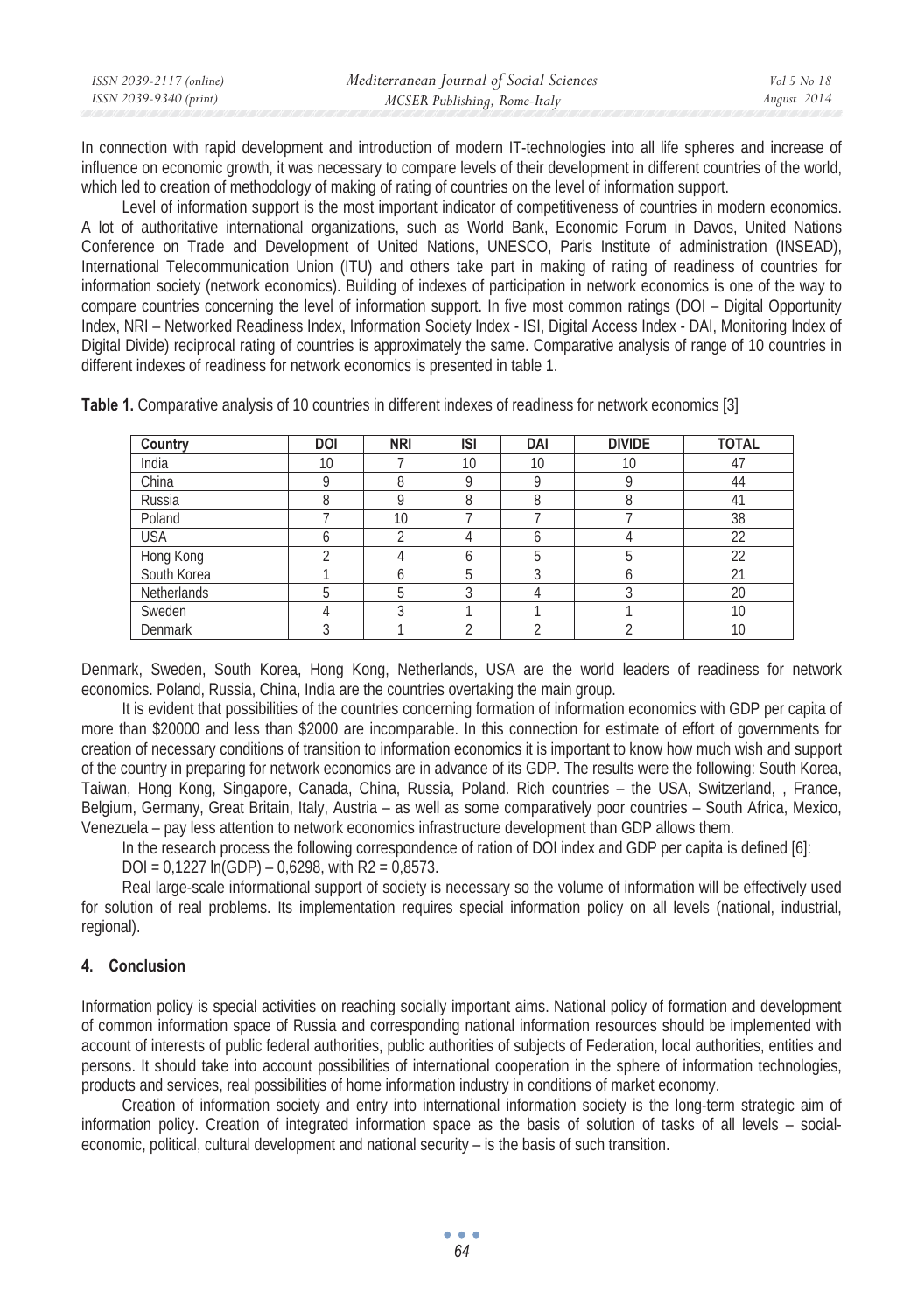#### **References**

Official site of International Data Corporation (IDC): http://idcrussia.com/ru/ free access.

Bell D. The Coming of Post-industrial Society. A Venture in Social Forecasting. N.Y., Basic Books, Inc., 1973.

Glebova I.S., Rodnyansky D., Sadyrtdinov R., Khabibrakhmanova R. and Yasnitskaya Y. Evaluation of Corporate Social Responsibility of Russian Companies Based on Nonfinancial Reporting\\ Middle-East Journal of Scientific Research 13 (Socio-Economic Sciences and Humanities): 143-148, 2013.

Ajupov A.A. The Design and Use of Swap-Contracts in the Financial Markets // World Applied Sciences Journal, 27(13), 2013, pp. 1-4.

- Castells M. The Information Age: Economy, Society and Culture. Vol. I. The Rise of the Network Society. Blackwell Publishers. Maiden, Oxford, 1996.
- Ismagilova G.N., Safiullin L.N., Bagautdinova N.G. Tourism development in region based on historical heritage. Life Science Journal 2014; 11(6s):363-367.

Masuda Y. The Information Society as Postindustrial Society. Washington: World Future Soc., 1983.

Gainova R.A., Shaidullin R.N., Safiullin L.N. and Maratkanova E.M. Infrastructural Component in Maintenance of Competitiveness of Region// World Applied Sciences Journal, 27(13), 2013, pp. 97-101.

Safiullin M.R., Samigullin I.G. and Safiullin L.N. Model of Management of Competitiveness of a Machine-building Complex// World Applied Sciences Journal, 27(13), 2013, pp. 212-216.

Porat M., Rubin M. The Information Society: Development and Measurement. Washington, 1978.

Ulesov D.V., Murtazina G., Safiullin L.N. and Saipullaev U.A. Special Aspects of Development of Business in the Knowledge-Based Economy //World Applied Sciences Journal, 27(13), 2013, pp. 189-192.

Fakhrutdinova, E., Kolesnikova, J., Yurieva, O., Kamasheva, A. The commercialization of intangible assets in the information society// World Applied Sciences Journal. Volume 27, Issue 13, 2013, Pages 82-86.

Safiullin L.N., Fatkhiev A.M., Safiullina L.M. Projected trends and problems of education. Life Science Journal 2014; 11 (6s): 384-387

Rheingold H. The Virtual Community: Homesteading on the Electronic Frontier. Reading, MA: AddisonWesley, 1993.

Askhatova L.I., Fatkhiev A.M., Safiullin L.N. and Safiullina A.M. Competitive Strategies Formation in High Technology Enterprise // World Applied Sciences Journal, 27(13), 2013, pp. 20-23.

Roberts L., Merrill T. Toward a Cooperative Network of Time-Shared Computers. Fall AFIPS Conf., Oct. 1996.